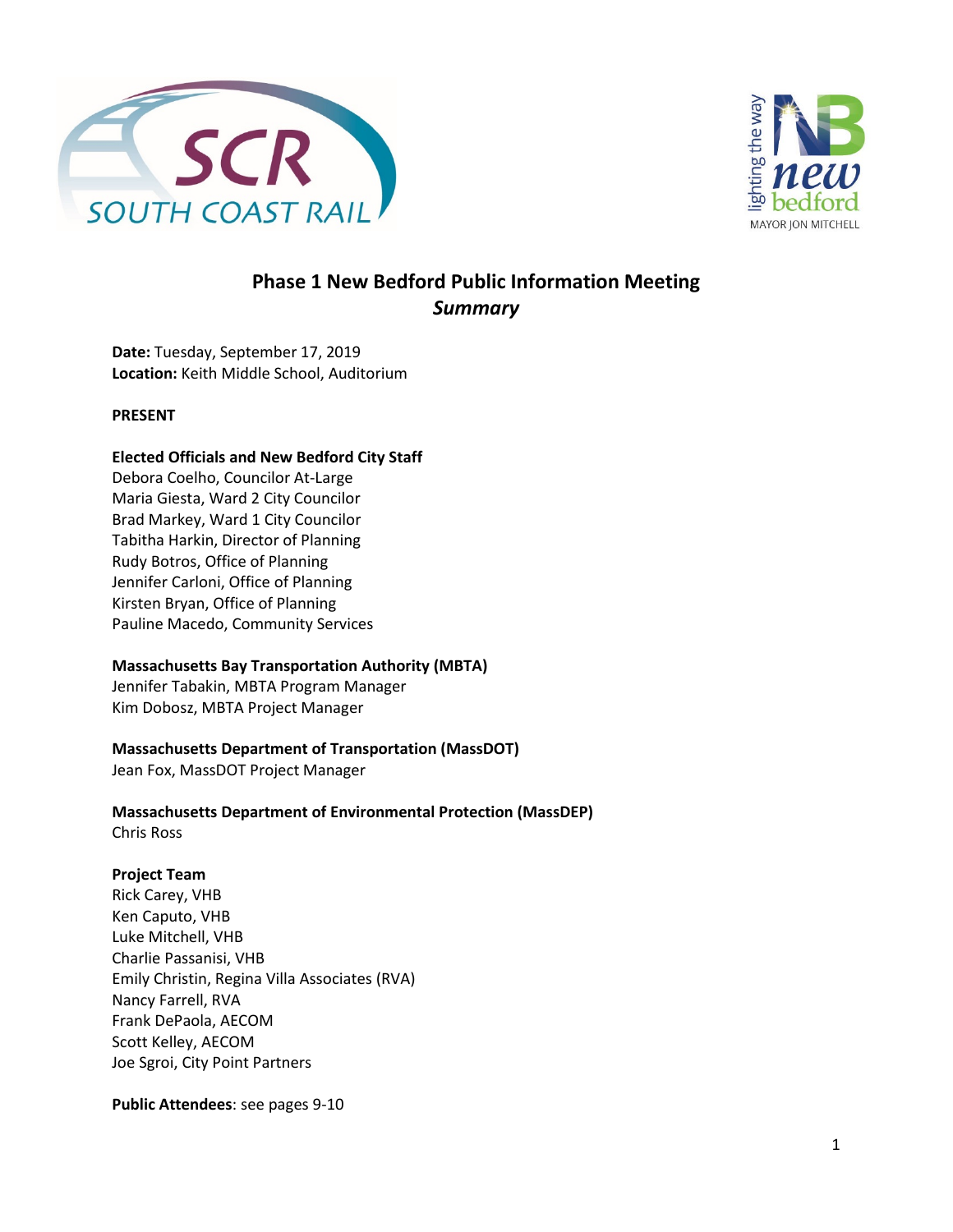#### **PRESENTATION[1](#page-1-0)**

Nancy Farrell, RVA team member and meeting moderator, introduced Councilor Maria Giesta. Councilor Giesta welcomed the participants and encouraged them to ask questions and talk with her about any concerns.

Ms. Farrell introduced Jennifer Tabakin, MBTA Program Manager for South Coast Rail and Tabitha Harkin, Director of Planning for the City of New Bedford. She welcomed Jean Fox, MassDOT Project Manager, to the stage to begin the presentation.

Ms. Fox indicated that funding for the project is in place, and federal, state and local permitting is anticipated to be in place this week. A Program Manager/Construction Manager (AECOM) has been hired by the MBTA. In addition, coordination has begun with railroads and utilities to prepare for the larger contracts. At the same time, work is continuing to advance a portion of the Northern Corridor design to 30%. The project team meets with City of New Bedford departments on a monthly basis and is also planning Technical Assistance support with the City.

Ms. Fox said construction has begun with early action items, including culvert repair and replacement along the right-of-way (ROW). A contractor has also started with site preparation work for the four railroad bridges.

|                            | <b>DAILY</b><br><b>INBOUND</b> | <b>DAILY</b><br><b>OUTBOUND</b> | <b>TOTAL</b> | <b>PEAK PERIOD</b>                                    |
|----------------------------|--------------------------------|---------------------------------|--------------|-------------------------------------------------------|
| New Bedford                | 7                              | 7                               | 14           | 3 Morning Peak Trains<br>3 Evening Peak Trains        |
| Fall River &<br>Freetown   | 6                              | 6                               | 12           | 3 Morning Peak Trains<br>3 Evening Peak Trains        |
| Taunton &<br>Middleborough | 13                             | 13                              | 26           | 6 Morning Peak Trains<br><b>6 Evening Peak Trains</b> |

Ms. Fox reviewed additional ongoing South Coast Rail activities and showed the proposed Phase 1 weekday service schedule:

<span id="page-1-0"></span><sup>1</sup> The presentation is available on the Documents & Meeting Materials page of the project website: [www.mass.gov/southcoastrail.](http://www.mass.gov/southcoastrail)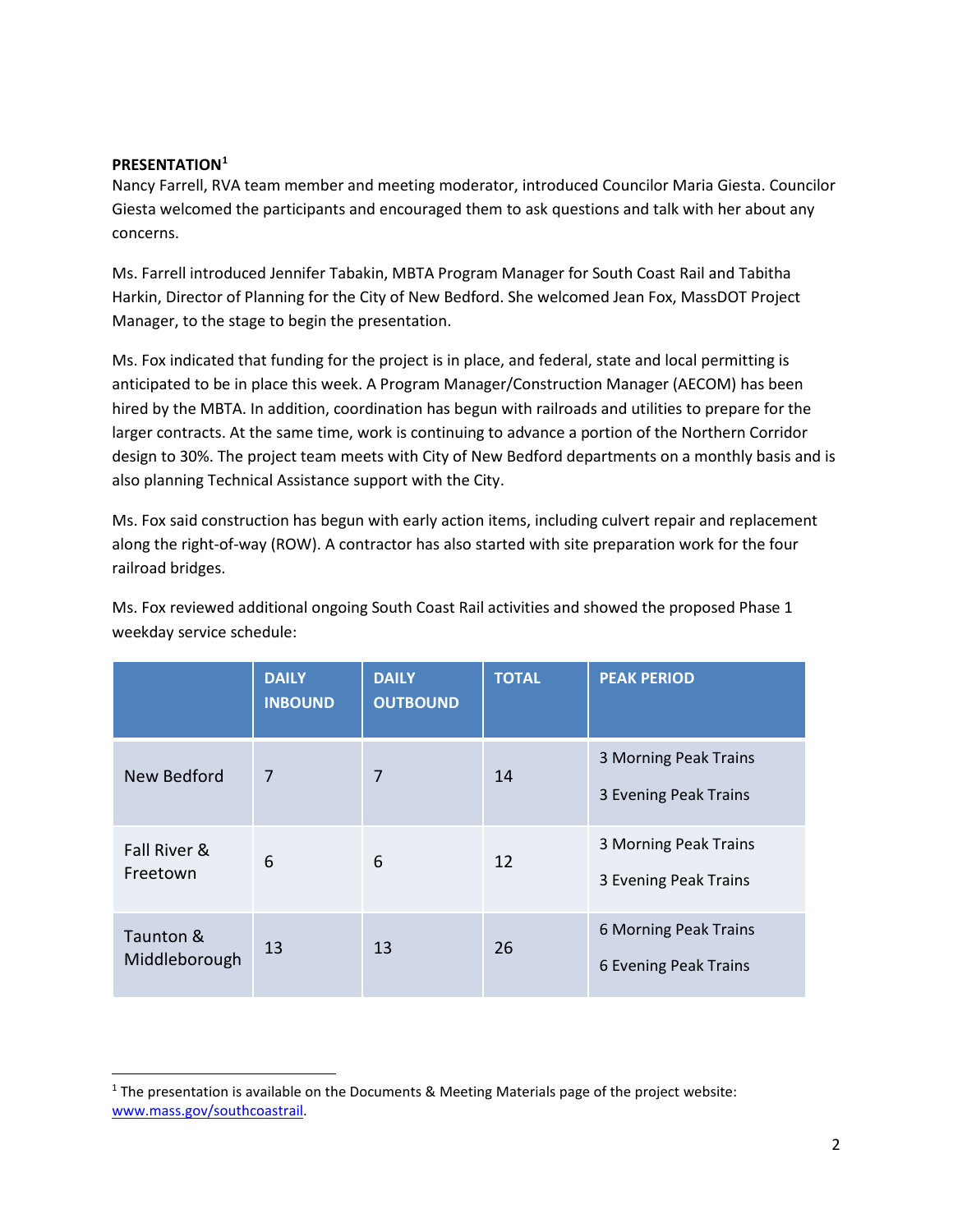| <b>TOTAL</b> | 13 | 13 | 26 | 6 Morning Peak Trains |
|--------------|----|----|----|-----------------------|
|              |    |    |    | 6 Evening Peak Trains |

She noted that two new train sets will be added so the existing Middleborough/Lakeville route will not be overcrowded.

Ms. Fox listed the numerous benefits that South Coast Rail will bring to the region, including a net growth in jobs, tourism, a boost to the economy and reduced truck traffic due to improvements to freight rail infrastructure.

She presented the two station locations in New Bedford, which were selected to serve residential and business districts, foster development, and support the waterfront.

**North New Bedford Station** was originally planned to be located on King's Highway; however the project team discovered multiple design challenges that made the location infeasible: significant drainage problems, a 30" sewer main along the ROW that impacts the City's sewer system, a change in the parking plan (the parking lot was supposed to be shared with Flagship Cinema which is no longer there), as well as other land acquisition issues. She explained that the next best location that would meet the needs of the community was across the tracks on Church Street. The Church Street location includes a pocket park, potential for a future pedestrian walkway over the tracks to a retail area, 354 parking spaces, and pedestrian/bicycle access. She described further details which can be seen on Slide 11.

The roadway around North New Bedford Station will also receive multiple vehicle and pedestrian accommodation improvements, including 2,800 feet of new sidewalk and pedestrian and vehicle traffic signal upgrades. Ms. Fox noted that based on the ridership demand modeling, about 40% of future riders live west of the station and 60% live east of the station.

**New Bedford Station**, formerly called Whale's Tooth Station, will be located in downtown New Bedford on Acushnet Avenue. The station will include pedestrian access from Acushnet Avenue as well as a new pedestrian bridge over Route 18 and 352 parking spaces in a shared lot. Ms. Fox reviewed further details which can be seen on slide 15. The new pedestrian bridge will be about 250 feet long from Purchase Street to Acushnet Avenue.

Ms. Fox showed a drawing of the Wamsutta Layover Facility, which will house trains overnight. It is located at the end of the line and the trains will only be parked there overnight (no maintenance will be done at this site).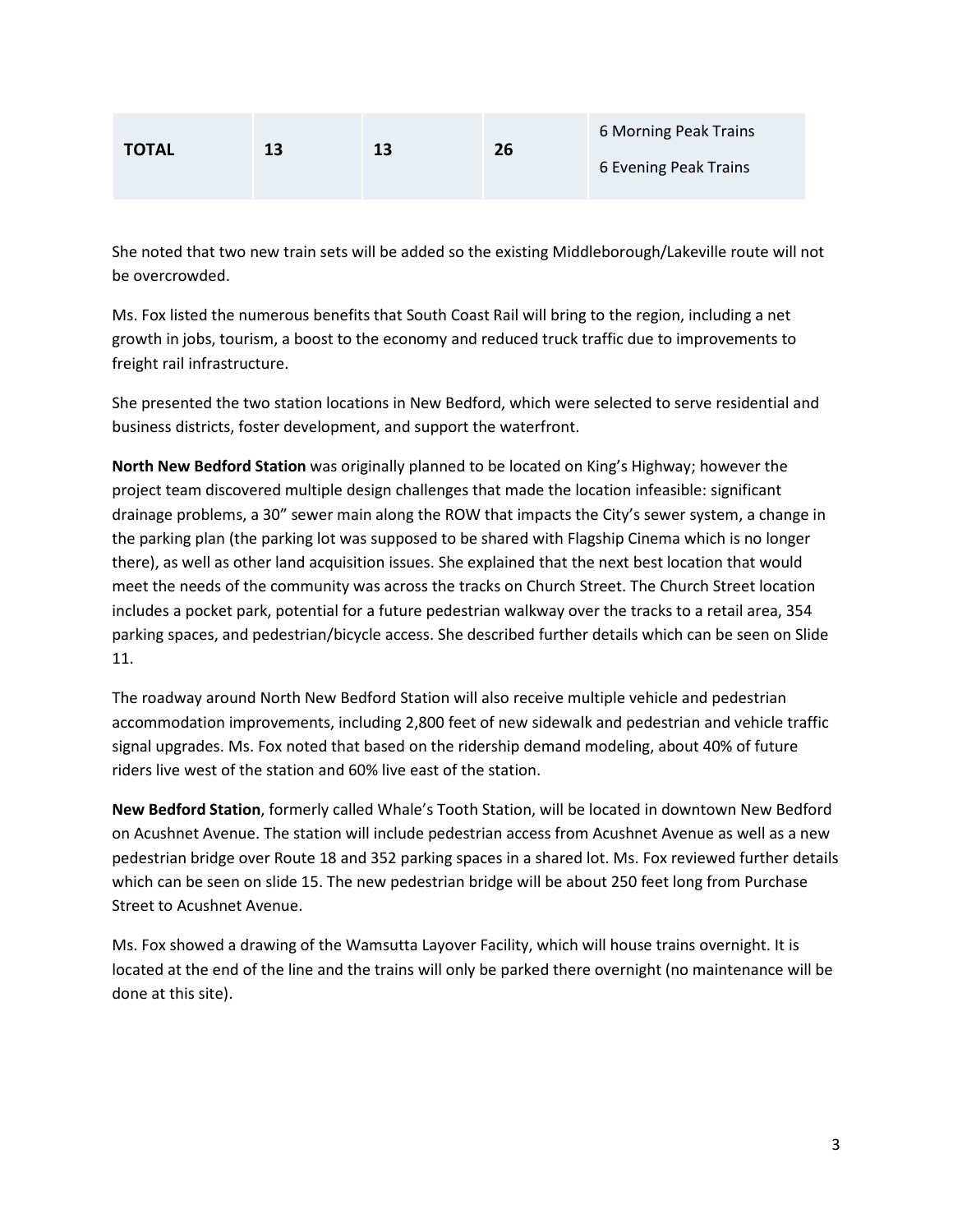She summarized the Phase 1 project schedule:



Ms. Fox noted that the goal for start of service is late in 2023 and the project team is working hard to meet that goal. She encouraged everyone to sign up for email updates on the project website as that is the best way to stay informed of all project details and progress. She pointed to the project email address where people can share comments and questions, and noted there are comment sheets on the sign-in table as well.

Ms. Harkin presented the City of New Bedford's Transit Oriented Development (TOD) Study. She said she and Planning Office staff have been meeting with the South Coast Rail project team monthly and have been working closely with the Mayor's Office and other City departments. The City is kicking off the 18-month long TOD Study in partnership with SRPEDD to ensure the two stations bring positive change to the City.

She explained that TOD is a "type of community development that includes a mixture of housing, office, retail and/or other amenities integrated into a walkable neighborhood and located within a quarter to a half-mile of high-quality public transportation (walkable zone)." Some goals of TOD are to encourage less vehicle trips and to make the neighborhood more walkable and pedestrian friendly.

The Study includes two TOD sites: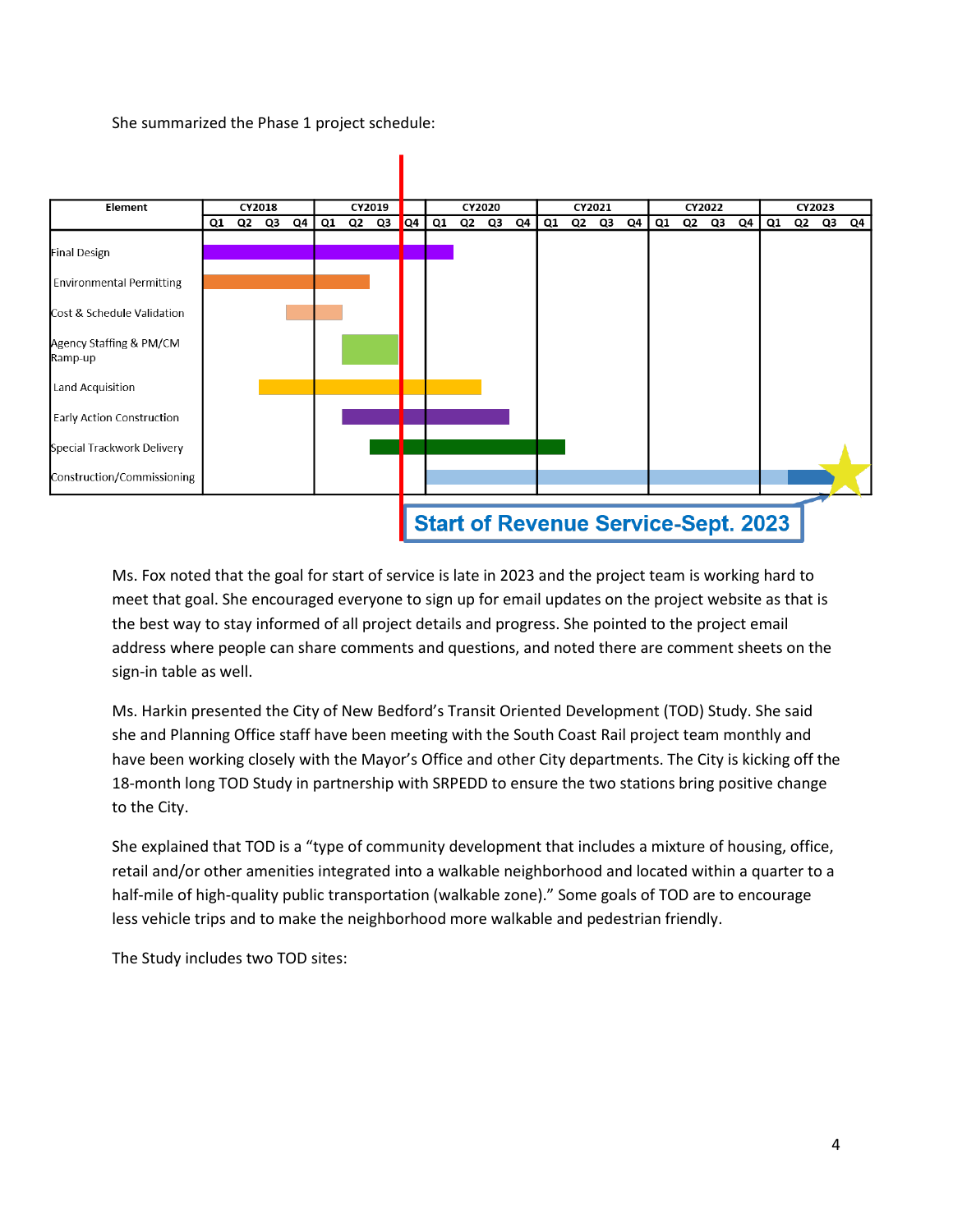## **New Bedford TOD**



- Proximity to Downtown
- Multi-modal connectivity
- Maritime/MUB/Residential

# **North Station TOD**



- Access to highway/retail
- Neighborhood connection  $\bullet$ 
	- MUB/Large-Scale Retail

Ms. Harkin showed the scope of work and schedule for the Study, which is currently in Phase 1: Existing Conditions Analysis (Fall-Winter 2019). This analysis looks at existing zoning and current conditions of the sites to better understand what design improvements need to be made. Next will be Phase 2A: Future Conditions Analysis (Spring-Summer 2020), in which the Study's consultants will use modeling software and data, including 3-D drone flyovers to analyze land development. Finally, Phase 2B: Development and Implementation Plan (Fall-Winter 2020) will include a detailed plan for zoning changes and design guidelines. The City will host public meetings during each phase of the Study, and will work closely with the communities, residents, and development partners.

 $\bullet$ 

Ms. Harkin described further elements of both TOD sites which can be seen on slides 26-27. She explained the City will be sensitive to how these changes will impact the surrounding neighborhoods and promote positive changes, especially for pedestrians and bicyclists. She said the City will do extensive public outreach throughout this process, including the public meetings mentioned earlier as well as an internal stakeholder group. She noted her office is in Room 303 of City Hall and welcomed anyone to stop by.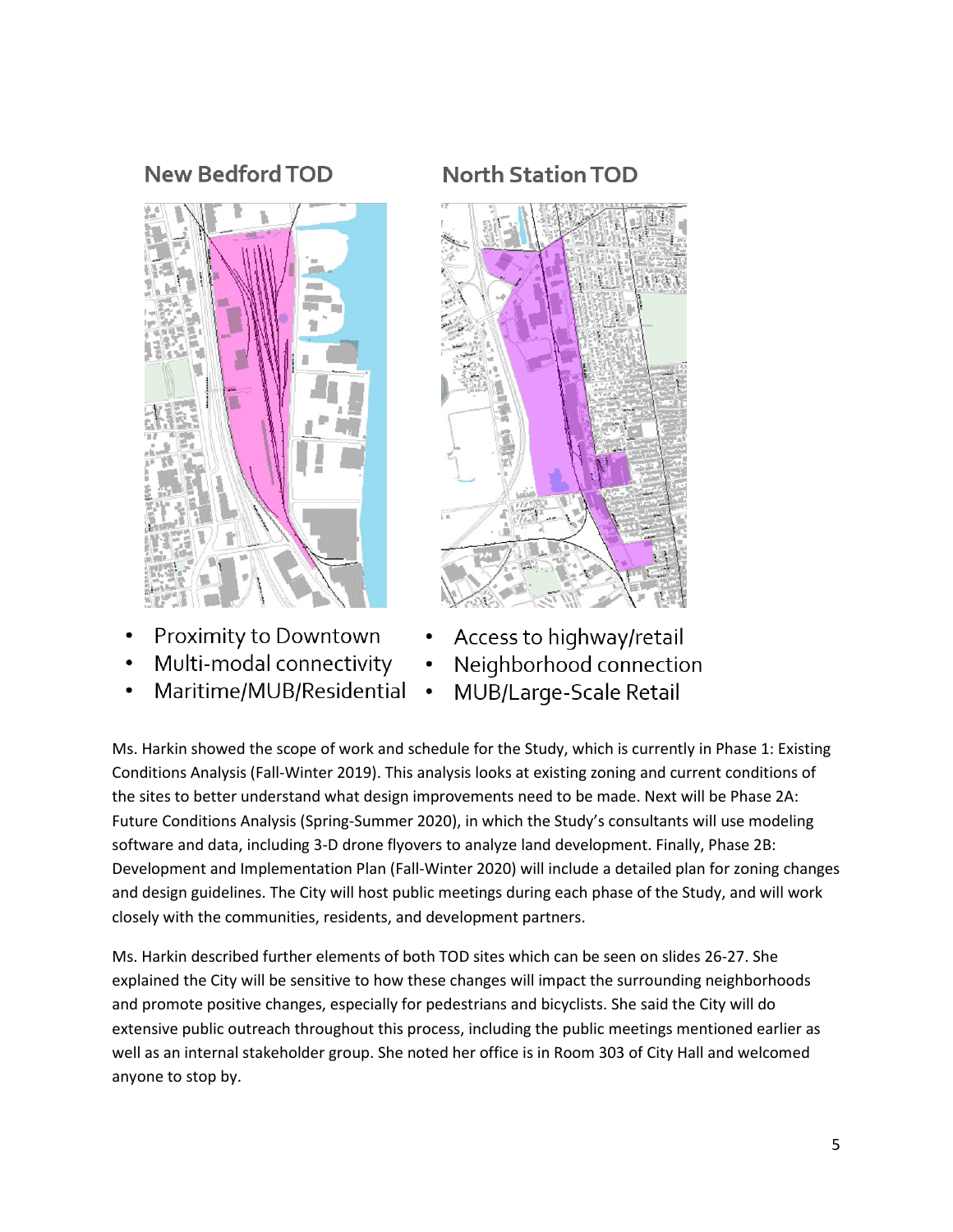Ms. Farrell opened the meeting to questions and comments.

#### **Q+A**

Steven Darwin, a resident of Fairhaven, asked if there will be express service from New Bedford in addition to trains that make all the local stops. He also asked how many parking spaces are in the Lakeville lot, as he usually has no trouble parking at Lakeville. Mx. Fox said she doesn't know the exact number of spots in Lakeville but she knows Middleborough has 768 spots and the project is considering about 700 spots for both New Bedford stations. She said the MBTA is very cautious when estimating the parking demand and capacity to avoid previous bad experiences with too little parking availability. The MBTA uses the Central Transportation Planning Staff (CTPS) ridership models when determining parking needs at each station. Regarding express trains, Ms. Fox noted there are constraints at South Station which limits when trains can be parked there, but the project team has been directed to look at possible express service or a shoulder train (a train that runs express early in the morning).

Steve Hemingway, a resident of the north end of New Bedford, asked if there are any plans to connect the two stations with a walking/bike path. Ms. Harkin said there is no direct path right now but the City is looking at possibilities for how best to connect the two stations.

Rich Taber, Mattapoisett RPM News, said the parking lot proposed for shared parking for New Bedford Station fills up in the summer because of the ferries. Ms. Fox said the project has met with the Port Authority that oversees the parking lot and they explained there are only three weekend events over the summer in which capacity is an issue so they should not interfere with South Coast Rail, which consists primarily of weekday commuters. She added that parking will be continually monitored for possible adjustments if necessary. Mr. Taber asked if the ridership percentages on slide 12 include surrounding communities or just New Bedford. Rick Carey, VHB, explained these percentages are part of the CTPS ridership model and they include the entire region.

Melissa Costa said King's Highway traffic is heavily congested in the mornings around 7:00/7:30 AM and she is concerned about the North New Bedford Station adding more traffic. She asked what the plans are to accommodate this extra traffic. Ms. Fox said the project team studied the potential change in traffic volumes with the new North New Bedford Station and there is no additional traffic expected with the switch in locations. Lisa Sherman, CDM Smith, summarized the traffic design improvements that are part of the King's Highway Improvements project; construction will begin next Spring. Ms. Sherman said there will be left-turn-only lanes at intersections, upgraded traffic signals, and safety improvements for pedestrians and bicyclists by providing better accommodations.

An attendee who lives on Church Street is not happy with the state of the abandoned Julius Koch building, which is not being maintained. She is concerned people may break into it at night as there is no lighting, and she asked if someone could monitor or maintain the building until construction begins. She is also concerned about traffic impacts from the North New Bedford Station. Ms. Fox thanked her for her comment and said it is helpful for the project team to be aware of all issues. Ms. Fox said the traffic modeling analysis looked good for the new station location and there should not be negative impacts. She encouraged the attendee to call the police if she witnesses any dangerous activity at the abandoned building and assured her the new station will be very well-lit with a lot of activity.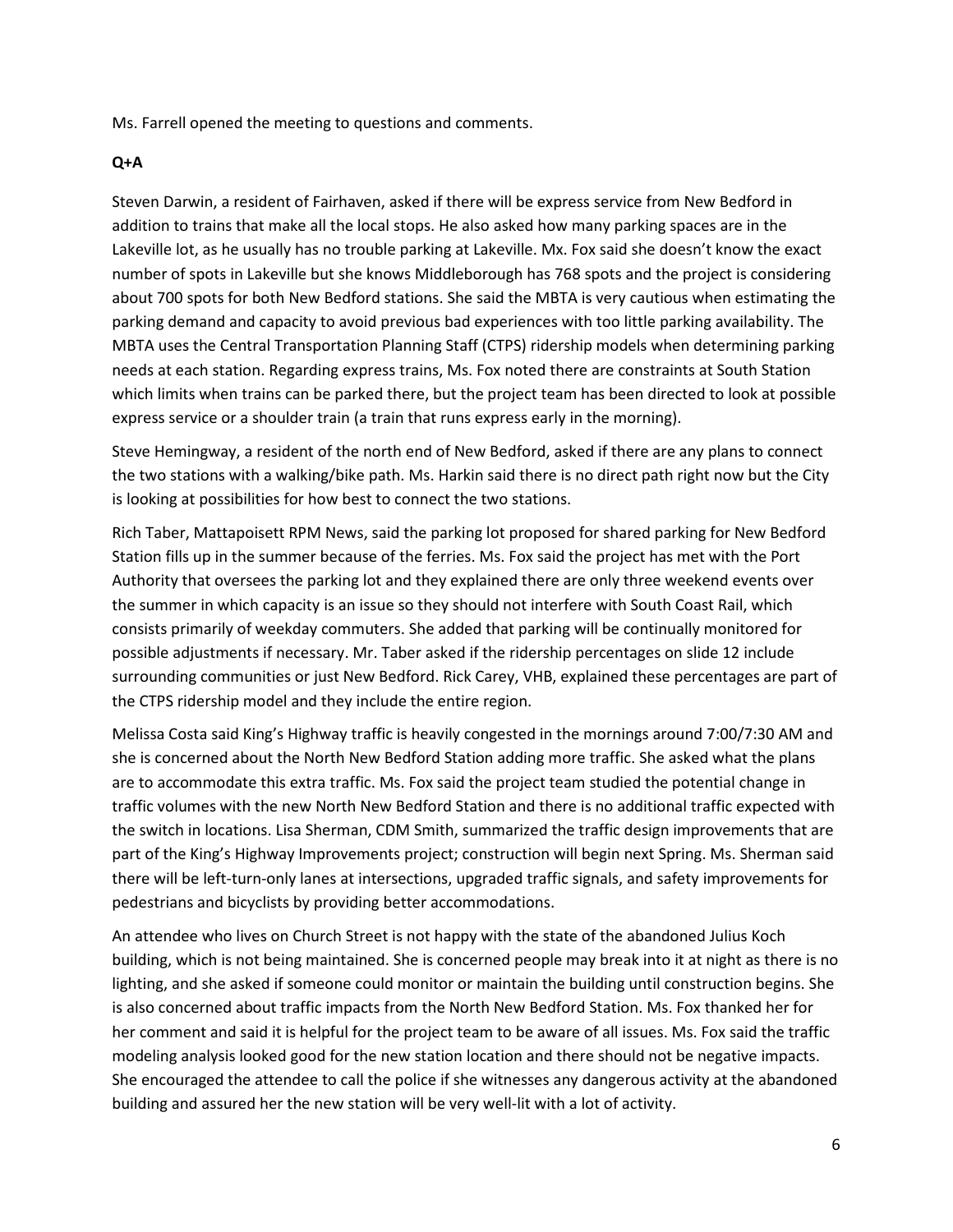Doreen St. Jermaine said she walked along Church Street and collected the names and comments of her neighbors who do not want the North New Bedford Station to be located on Church Street. She is concerned about what a station will bring to the neighborhood. She is concerned about traffic and the station will encourage people to park on neighborhood streets, and resident-only stickers will prevent caregivers to the elderly from accessing their patients.<sup>[2](#page-6-0)</sup> She is concerned about the safety of children and the change in housing prices (if the value increases, they won't be able to afford taxes). Ms. Fox said the King's Highway project will alleviate many of the traffic problems the neighborhood is experiencing, especially with adaptive signal control. Ms. Fox said the station will bring a lot of activity which reduces opportunities for malicious behavior. She summarized Operation Lifesaver, which is a national rail safety program that the MBTA brings to schools to teach children about train safety, and the children will bring the message home.

Luke Mitchell, VHB, said the project is beginning to look at the station area for potential opportunities for landscaping and mixed-use design improvements, including a potential connection from Carlisle Street to Woodlawn Park. He confirmed the station will not have a negative impact on traffic. Ms. Fox encouraged Ms. St. Jermaine to attend the City's upcoming public meetings on TOD that Ms. Harkin and her team will be hosting.

Peter Chasse, a resident of Church Street, is disappointed that MassDOT/MBTA did not talk earlier to Church Street residents who believed that the station would be located at King's Highway. He said both areas are a traffic nightmare and the City is already talking about putting a school and marijuana dispensary on Church St. He doesn't understand how a \$1 billion project cannot afford to fix the drainage problems at King's Highway and he said local City officials have not talked with residents about this change. Ms. Fox said the change in station location was not "dropped" on residents as the South Coast Rail team has been meeting with all City departments including presenting at multiple Conservation Commission hearings. She said MassDOT's goal is to build a station that meets the needs of the neighborhood and is enmeshed with the City. She added the drainage issues at the King's Highway location were significant and would have required an enormous outlay of effort that would have delayed the station being open for Phase 1.

Greg asked how the project is being funded and if residents' taxes will increase because of it. Ms. Fox said the project is entirely funded in the Commonwealth's [2020–2024 Capital Investment Plan](https://www.mass.gov/service-details/capital-investment-plan-cip) and there will be no change in tax rates to fund it.

Jim, a resident of the north end of New Bedford, thanked the project team members for their efforts. He thinks South Coast Rail is a great project because commuting out of New Bedford is a nightmare.

Ken Resendes said the Global Charter school is moving into the plumber supply store and bus pickup/drop-off should be considered. He said the Whale's Tooth parking lot is jammed in the summer and snow is dumped there in the winter by snowplows. Ms. Fox said the Global Charter school is not moving into the plumber supply building and there hasn't been a new location identified yet. MassDOT/MBTA

<span id="page-6-0"></span> $<sup>2</sup>$  The pedestrian bridge would be a separate, private sector project; it is not being built by the MBTA. The City</sup> could provide residents with additional parking stickers, as needed.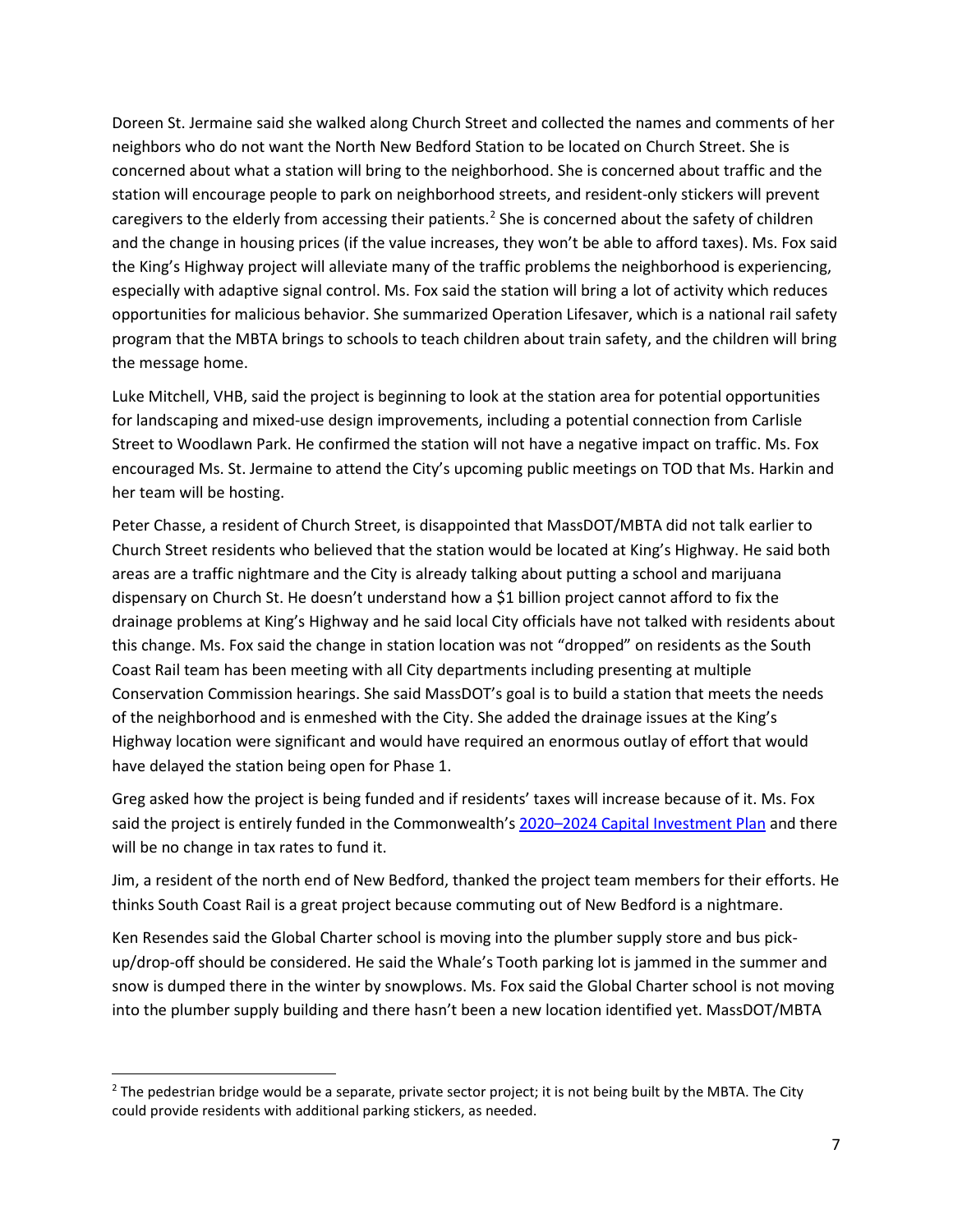will continue to monitor the shared parking lot and work with the Port Authority and Seastreak on any adjustments that might be needed. She is not familiar with the City's snow removal plans.

Steve Cassidy said he will see the North New Bedford Station out his kitchen window and he is concerned with noise and dust from brakes. He said no one knocked on his door about previous meetings. Ms. Fox said there were extensive noise and vibration analyses as well as air quality analyses to mitigate any impacts. She said there are freight trains that currently run on the line, and South Coast Rail trains will be moving quickly so there will be no lingering effects. She understands a change can be difficult and takes some adjustments.

Bard Markey, Ward 1 City Councilor, said he's heard concerns from his constituents and asked about noise and vibration impacts and if the buffer of trees will remain or be taken away. Ms. Fox said these are all reasonable concerns and have been extensively studied, so any properties with significant noise or vibration impacts will be offered mitigation. She said a vegetative barrier does not provide noise mitigation but visually it can help. She said no vegetation on private property will be removed, but some trees may need to be cleared on the ROW, which is MBTA property, for safety (tree limbs falling on tracks can cause derailments, etc.). The extent of the MBTA's property is approximately 25 feet from center on either side of the track.

Maria Giesta, Ward 2 City Councilor, said she also thought the station was going to be located at King's Highway and since she learned about the change in location she would like to keep lines of communication between her, the residents, and MassDOT/MBTA open throughout the process. She is concerned about traffic and asked that the project team monitor any traffic impacts carefully, as well as parking on neighborhood streets or residents' driveways. She added there are no sidewalks on many of these streets. She said South Coast Rail is a great project and will bring real positive changes to the economy, but she understands there can be negative impacts as well. She provided her phone number for her constituents to call her anytime and asked Ms. Fox about a possible neighborhood meeting. Ms. Fox thanked Ms. Giesta and said the team can certainly present to the neighborhood. Ms. Fox assured her that the project team has been working closely with the City and will continue to keep communication ongoing.

Paul Pawlowski said the location for the station is a great idea and the TOD elements around the station will really make it work. He encouraged the project team and City staff to look at all possible options for improving the use of the area and managing traffic in the neighborhood. He encouraged them to think about the fact that the bridges to the Cape may be under construction in the future and how that will impact parking capacity at Whale's Tooth especially when it is constrained in the summer. He asked why the names of the stations were changed. Ms. Fox said Mr. Pawlowski has a lot of helpful input that would be useful to Ms. Harkin's team and he should speak with her about the TOD program. She explained the MBTA has a station naming committee that is intending to simplify station names and keep them locational. For example, someone commuting from South Station in Boston may not know what or where "Whale's Tooth" is, so it was changed to "New Bedford." There is also a character limit. Finally, operational issues (such as pre-existing switch names) are also a factor.

Richard said he would like to hear more about why the station location was moved to Church Street. He is concerned that the area near Church Street is residential and if the station parking lot is full, people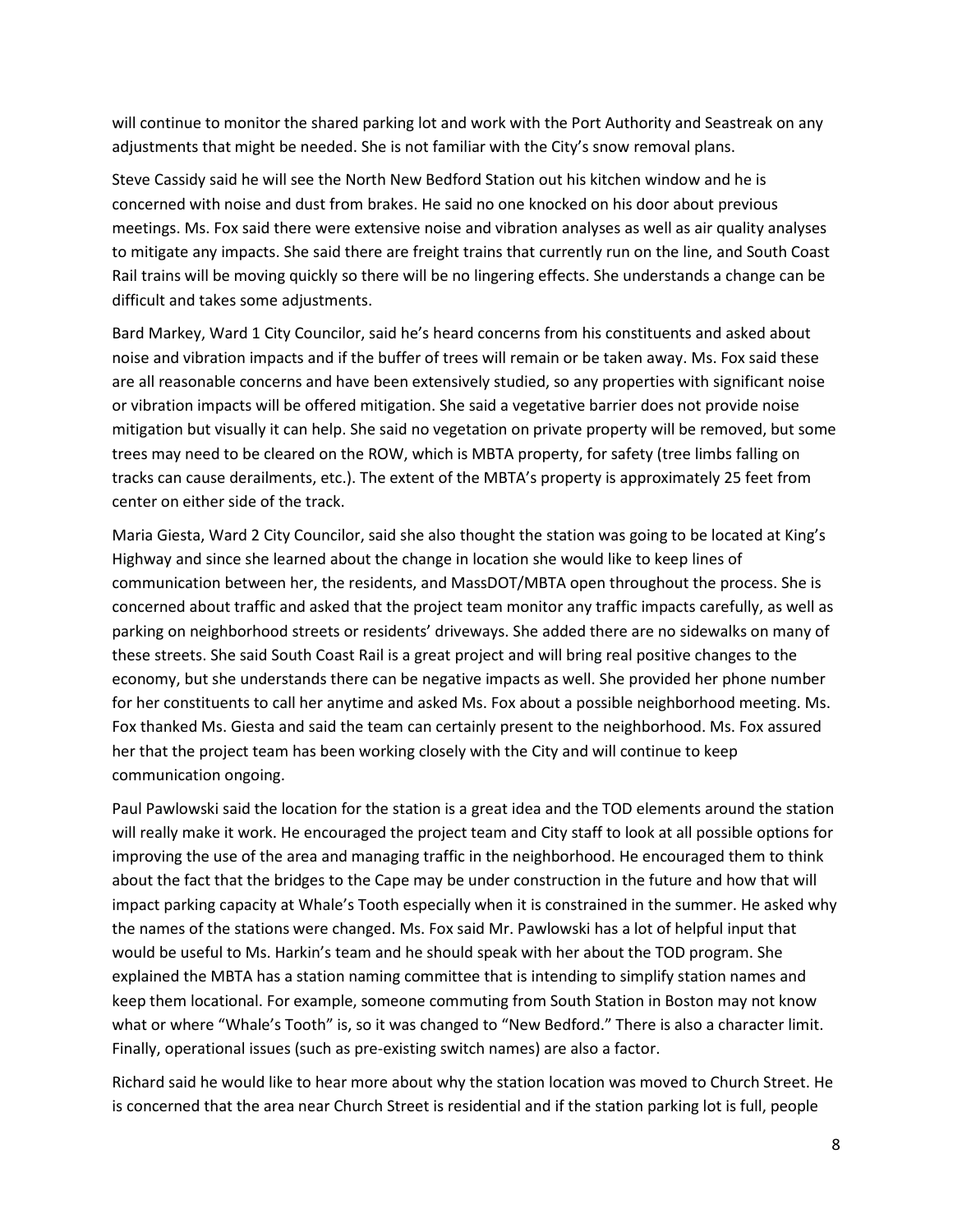will want to park for free on the nearby streets, whereas the other location is more commercial with less opportunity for cars to do so. He asked if the industrial park would have been a better location for the station. Mr. Carey said the project team identified a number of significant drainage and infrastructure problems at the King's Highway site that begin at Tarkiln Hill Road, where there is a 30" sewer main that serves the entire City. Through research and data collection, the team realized that the drainage system in place is not just for the railroad, but also for the highway. There were also issues with the landowner and the land for parking. Through further investigation, the costs and effort to try to develop a solution for the sewer and other issues kept expanding, which is why the next best location was right across the tracks on Church Street. Ms. Fox said the parking issue the attendee mentioned earlier is a real problem that affects all stations throughout the system and is something that will be monitored closely.

Mark Gioiosa asked who will be responsible for maintaining the North New Bedford Station facility, and if it will be manned at all times. Ms. Fox said the MBTA will own the station and it is the MBTA's responsibility to maintain it. There will be Bigbelly solar-powered trash bins with built-in compactors and plenty of lighting. The City will maintain the Pocket Park and there will be an inviting and attractive frontage design on Church Street. The station will not be staffed but will be inspected regularly.

A resident of the north end neighborhood said she often cannot get out of her street because traffic is so bad and she has to cut through the Stop and Shop parking lot. She believes the traffic will be worse. Ms. Sherman reiterated the positive design changes that are included in the King's Highway redesign project, including better timed traffic signals for improved traffic flow, new sidewalks and crosswalks, new turning lanes, and increased safety for all users. The intention of the King's Highway project is to alleviate the exact issues the attendee described.

Ms. Farrell thanked everyone for attending and encouraged people to sign up for email updates and to check out the new interactive corridor map on the website, [www.mass.gov/southcoastrail.](http://www.mass.gov/southcoastrail)

#### **Public Attendees:**

Derek Adamiec Helena Almeida Mike Amenabar David Arruda Bill Barr Gerald Barton Mary Ellen Boyle M. Brulpoet Lilia Cabral-Bernard, SRPEDD Barbara Cassidy Stephison Cassidy Jr Melissa Costa Steven D. Paula De Cruz Maria De Moura Margaret Dinarello Virginia Eckert Harold Eckert

Elias Esteves Richard Fenstermaker Bob Fraga Kathleen Gioiosa Mark Gioiosa Lionel Goncalves Will Gonzalez Wendy Graca Corron Grasela Robert Gregory Tom Guerino Robert G. Donna Hemingway Steve Hemingway Terry Hillery Helena Loela Keith MacDonald Chris Maynard